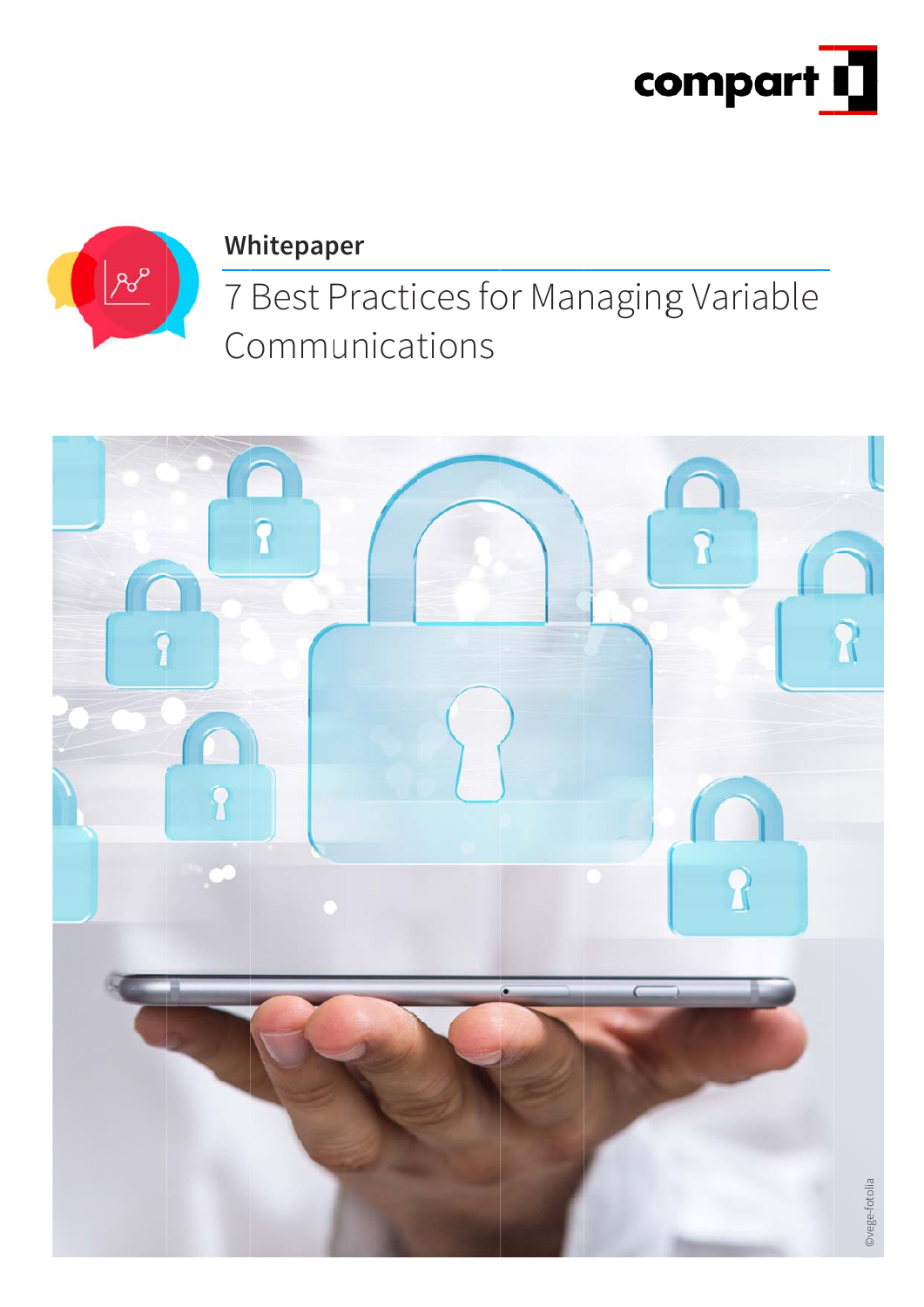# Table of Contents

| <b>Table of Contents</b>                                                                       | $\overline{2}$ |
|------------------------------------------------------------------------------------------------|----------------|
| Preface                                                                                        | 3              |
| Transparency: The open source model                                                            | 5              |
| Audit the Audit: Monitor the process with automated systems                                    | $\overline{7}$ |
| Revision Control: Treat variable documents like software                                       | 8              |
| Document Comparison: Change = Risk                                                             | 9              |
| Beware of Variable Fonts: Minimize reliance on human checking by using<br>the right technology | 10             |
| Content Management: Selecting the right CM system may be the most<br>important decision        | 11             |
| WFA Lockdown is Critical: Nothing can change, when a document is<br>waiting for approval       | 12             |
| <b>Proven Practices</b>                                                                        | 13             |
|                                                                                                |                |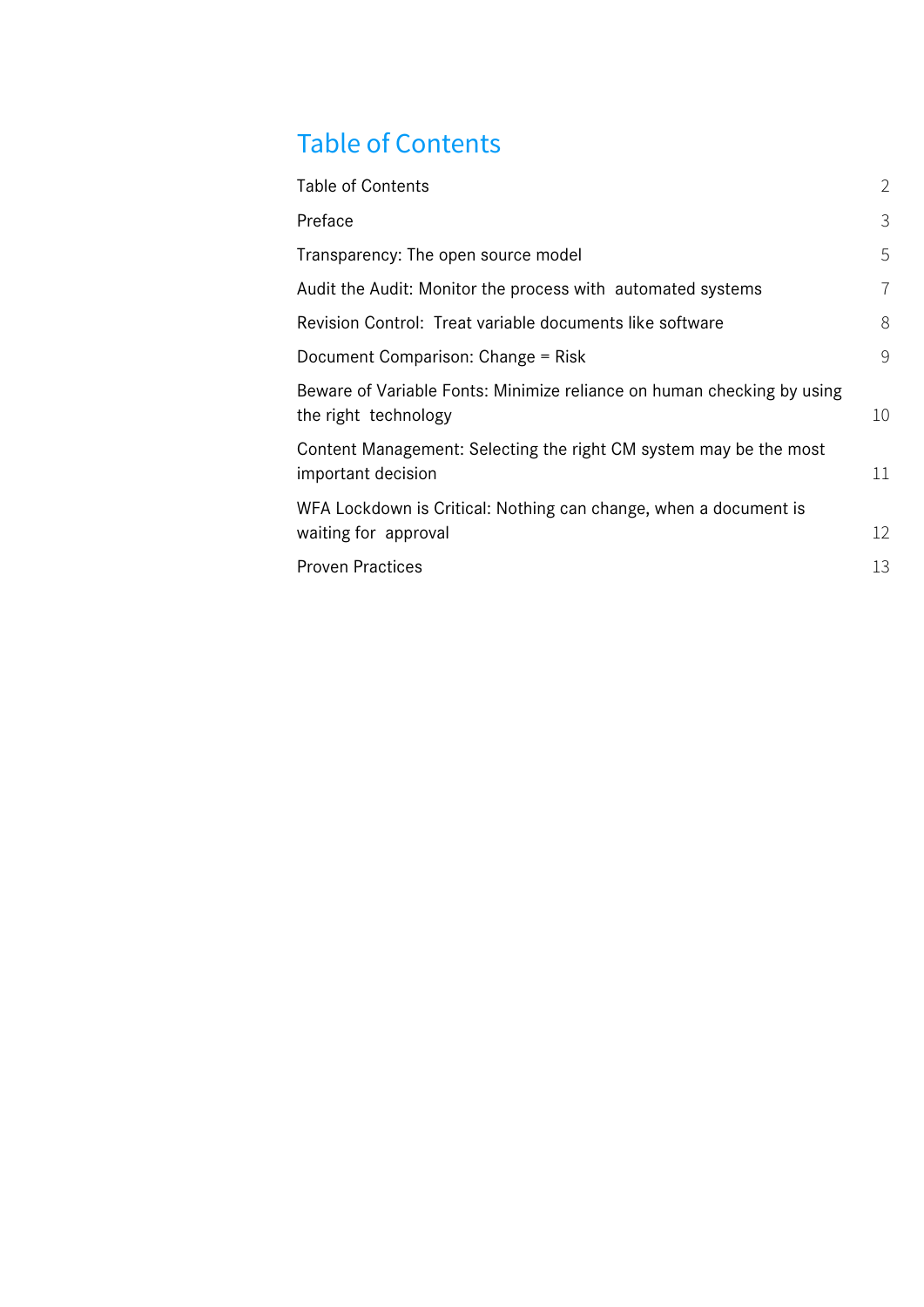#### Preface

Top marketers globally are embracing variable content in nearly all types of customer communications. Documents that were once largely static are now brimming with personalized messages and offers targeting specific individuals. This is all driven by such variables as age, gender, product preferences, credit score, postal code, purchase histories, and more that combine to dictate the exact message in each communication.

But there is a problem. In most companies, the Quality Assurance (QA) processes in place at financial institutions, insurance companies, retail chains and utilities have not kept pace with the level of variable messaging increasingly used in email and postal mail communications. The confluence of regulatory compliance, time pressures, demanding SLAs (Service Level Agreements), last minute changes, and smaller staffs make it ever more difficult to get things right. This opens the door to costly and embarrassing errors and at worst case even litigation.

Moreover, the accuracy of variable messages is under increased governmental scrutiny. In the United States, for example, a new federal agency, the Consumer Financial Protection Bureau (CFPB) has already levied substantial fines on leading credit card companies. This and other regulatory burdens make the cost of getting something wrong extend far beyond a reprint or a correction. As a result, countless companies are in danger of having to face the potential risk of damage to brand reputation, expensive litigation costs and other negative financial implications, not to mention lower stock valuation. In short, you need to know how to identify and to mitigate the risks.

As companies come to recognize these risks the reflexive reaction is simply adding more people to the QA process. But that is costly, cumbersome, and usually insufficient to handle increasingly complex customer-facing communications. A better approach is the adoption of seven key quality assurance practices that can help document owners, creators and producers manage risk and help ensure customized messaging is accurate. Each is important by itself, but when combined they provide a robust and enduring strategy for managing variable communications.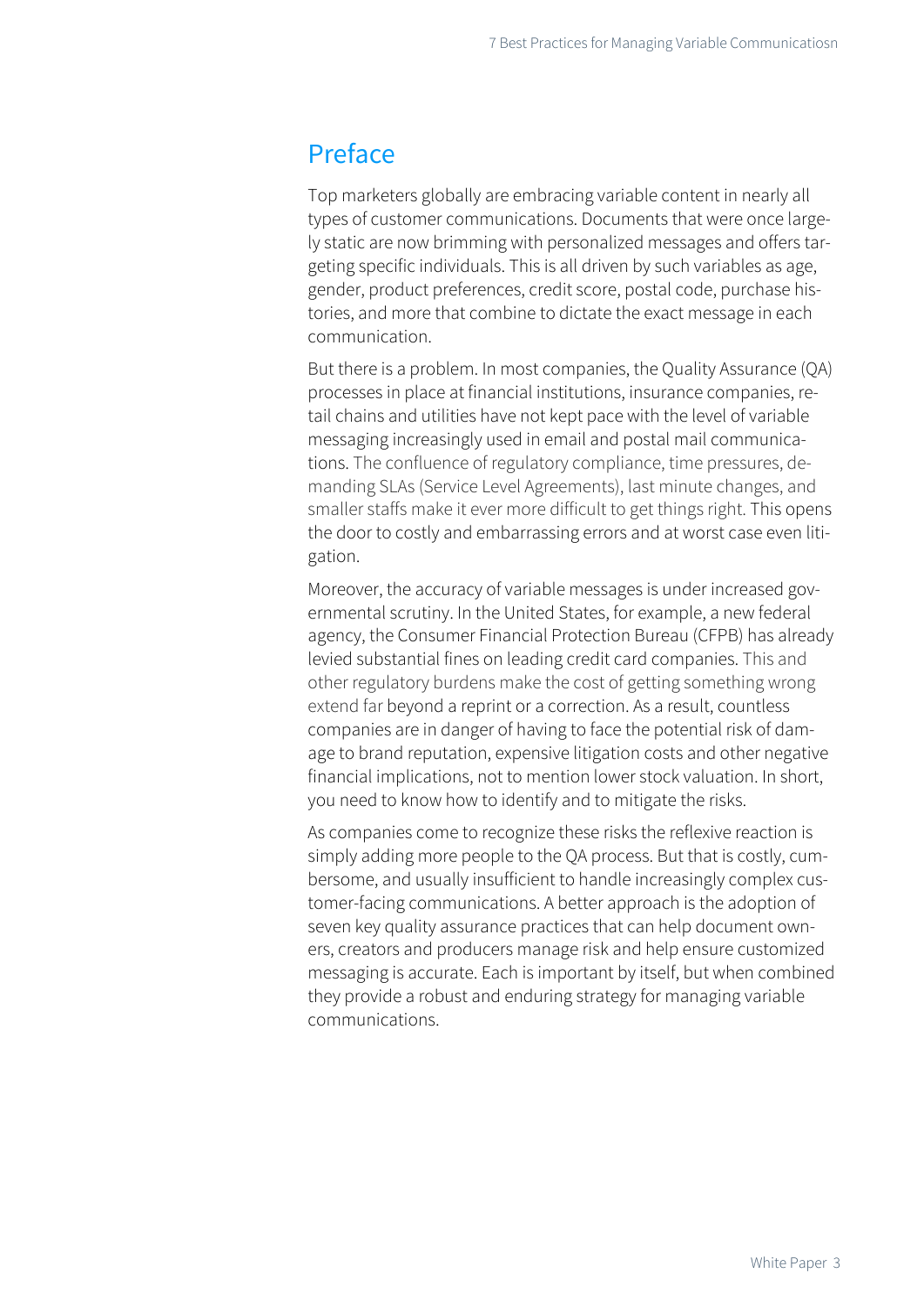#### 7 Best Practices in Quality Assurance for Variable Communications

Intelisent, based in Windsor, Connecticut, specializes in delivering enterprise-class multi-channel messaging capabilities in the direct marketing space. Its strong roots in content management, data processing, and communication tracking helped in the development of seven quality assurance practices that serve as a blueprint for variable communications. One of its customers is Data-Mail Inc, a fullservice direct marketing company that produces over 1.5 billion pieces of correspondence annually for customers in financial services, retail, publishing, healthcare, insurance, telecom, and hightechnology. Intelisent's seven best practices help Data-Mail produce large volumes of highly-personalized communications more efficiently, shorten development cycles, ensure variable content is correct, mitigate risk, and avoid additional costs.

- 1. Transparency: The more eyes that are focused on a problem equates to how thoroughly (and quickly) that problem can be solved.
- 2. Audit the Audit: Create automated mechanisms to ensure audit processes are being followed.
- 3. Revision Control: Treat variable documents like software.
- 4. Document Comparison: Compare documents to verify that changes are correct.
- 5. Beware of Variable Fonts: Minimize reliance on human checking by using the right technology.
- 6. Content Management: Choosing the right CM system may be the most important decision.
- 7. WFA Lockdown is Critical: Nothing can change when a document is waiting for approval.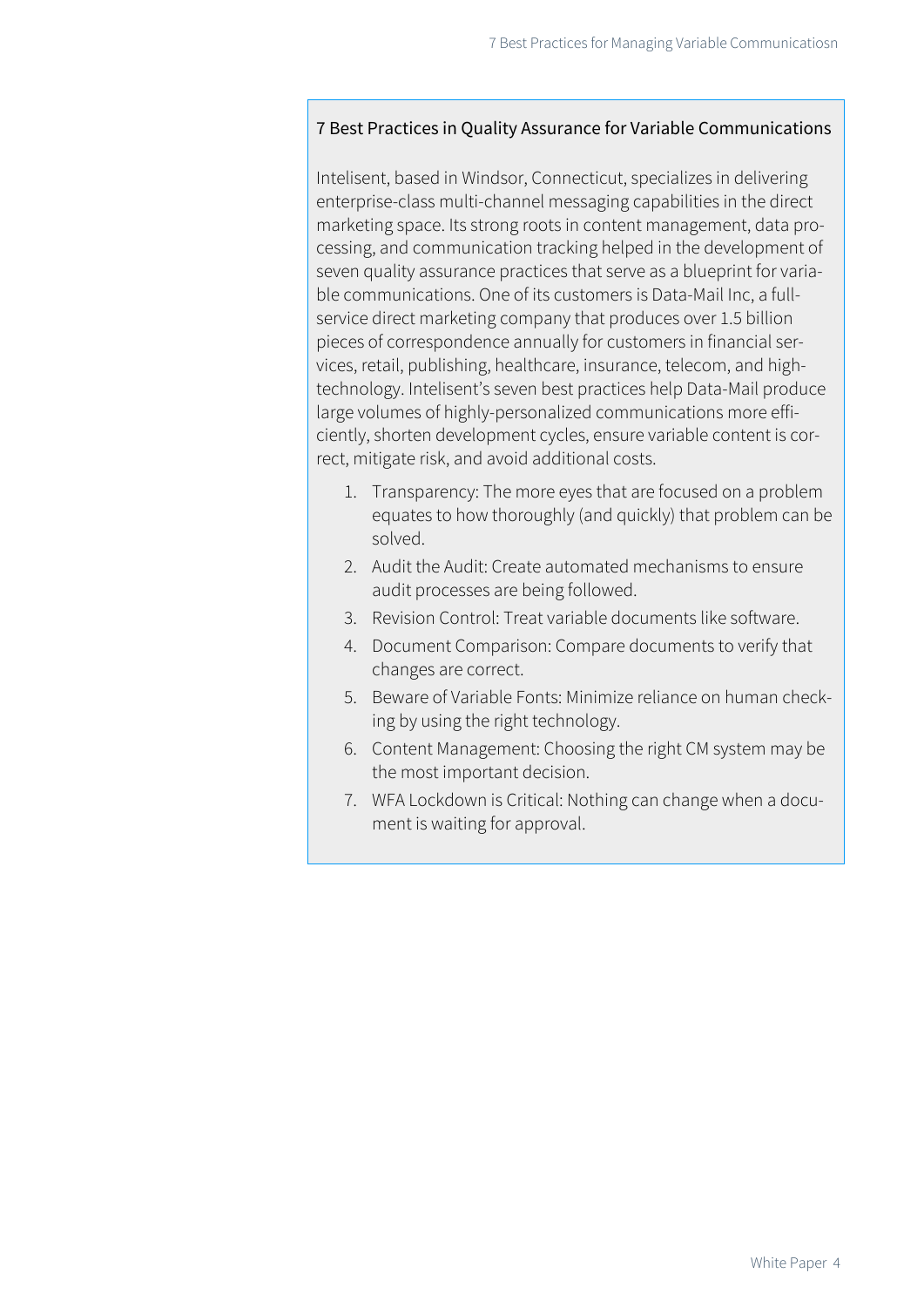#### Transparency: The open source model

"QA processes have to be as open and as transparent as possible. For every project, there must be a centralized QA checklist that outlines who is checking what," says Chris Bennett, CTO at Intelisent in Windsor, Connecticut. "The more people that are looking at a problem, in a well-coordinated manner, the faster that problem can be solved."

A standard auditing approach is to print out a thousand records for the coming month's mailing and compare them with a thousand records from the previous month and see what has changed. It is not an uncommon practice in financial institutions for one department to be checking the copy on a letter or flyer while another department is checking the variable data "pulls" - the logic that drives the document. Unfortunately, such old-style QA procedures of manually auditing (checking) a sample of documents, are inadequate for communications driven by multiple variables: it is all but impossible to know if all potential variable combinations are included. Very often, department heads and vendors alike are hesitant to admit to this lack of transparency because they are afraid of highlighting QA gaps that should have long since been identified.

 "It is commonplace for companies to simply add people to a manual process instead of using technology to improve the process and eliminate the errors further upstream," explains Bennett. "There are companies that try to review stacks of audits that are six inches thick. A team of people will sit in a conference room and pass the pages around, each person checking one area on each page as it reaches them. They do this for an entire day until they are finished. A lot of people may be looking for errors, but it is very costly and is not a reliable or efficient process."

That is because the introduction of just one nested variable can exponentially increase the number of permutations. Variability has reached the point where humans simply cannot catch all the potential errors because a nested variable can increase a thousand different possibilities to 10,000 or more.

Programs with such levels of complexity are typically not new communications developed each month but ones that expand over time. The risk is that as small changes are made each month it becomes increasingly difficult to be absolutely certain that a small change only affects the records it was supposed to impact.

Healthy organizations operate on the principle that the more employees, agencies and vendors are aware of the potential for error, the more likely that errors will be caught. All parties involved in QA should own a portion of the process. That ownership is accountable, visible, and if a problem arises it cascades down to post-mortem meetings that address the process and improve it. This should begin with a conversation with production staff which admits that an error is almost

#### Nested Variables

Nested variables are those that are triggered based on a specific set of choices, events, or other characteristics of the recipient. For example, an offer for a loan or credit card might be based on an individual using a card at a particular hotel chain and could vary by how frequently the card has been used.

Nested variables could be the state in which the person lives, their credit score, and the specific offer they are receiving. Legal disclosures (which may vary by state) could add further variables, quickly adding complexity to what seems to be a relatively straightforward offer.

"I have seen as many as a dozen levels of nested logic in a single variable paragraph," notes Intelisent's Bennett, "which makes manual auditing processes virtually impossible."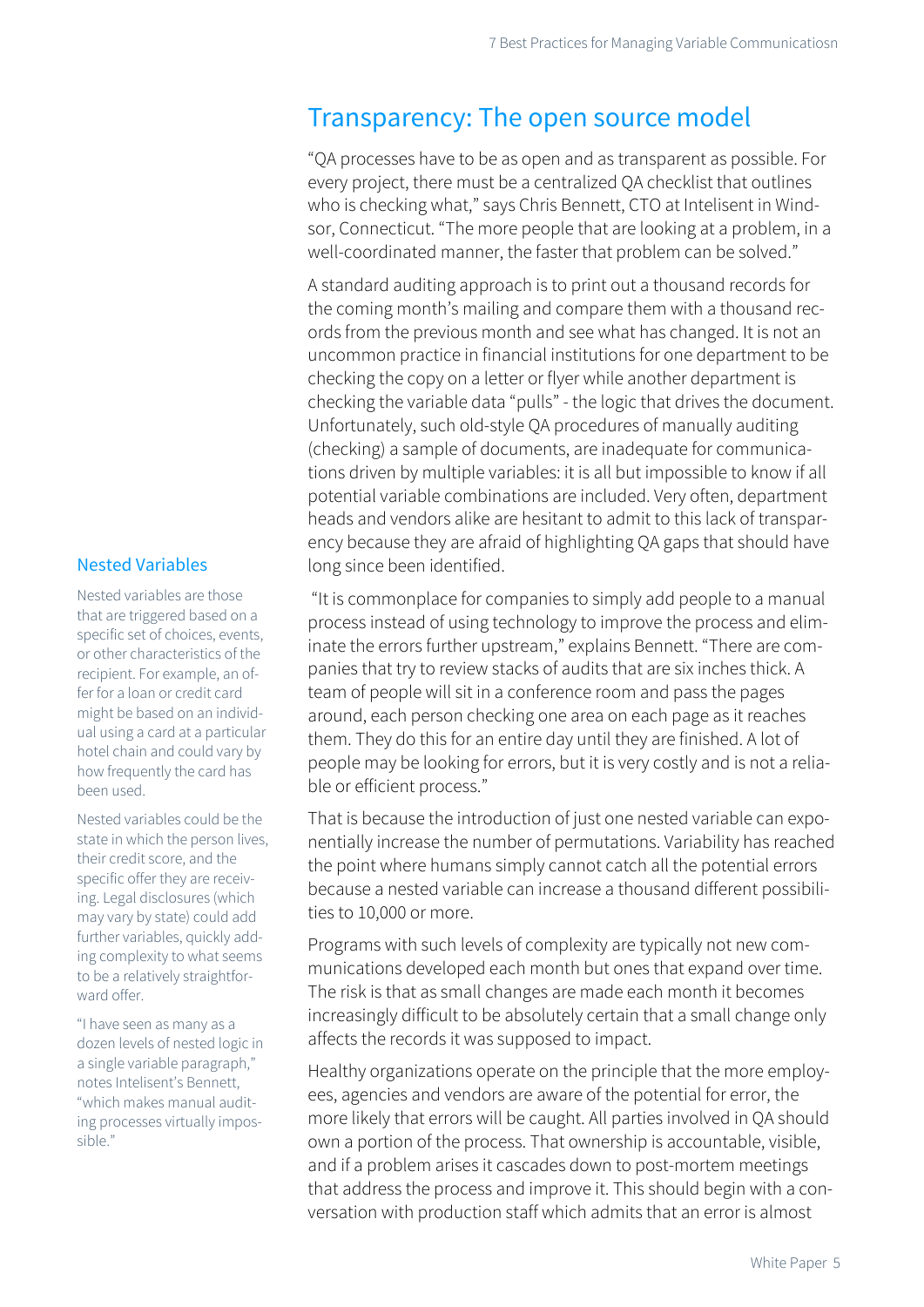certain to occur, and that when it does the expectation is that everyone is regularly reviewing the processes and highlighting any gaps or omissions.

This transparent approach to QA – who is responsible and accountable for checking what - is the first step toward having a robust process that can handle an increasing number of nested variables. "It is very basic and it really works but not many companies pursue this," notes Bennett. And it is the foundation for the other six practices.

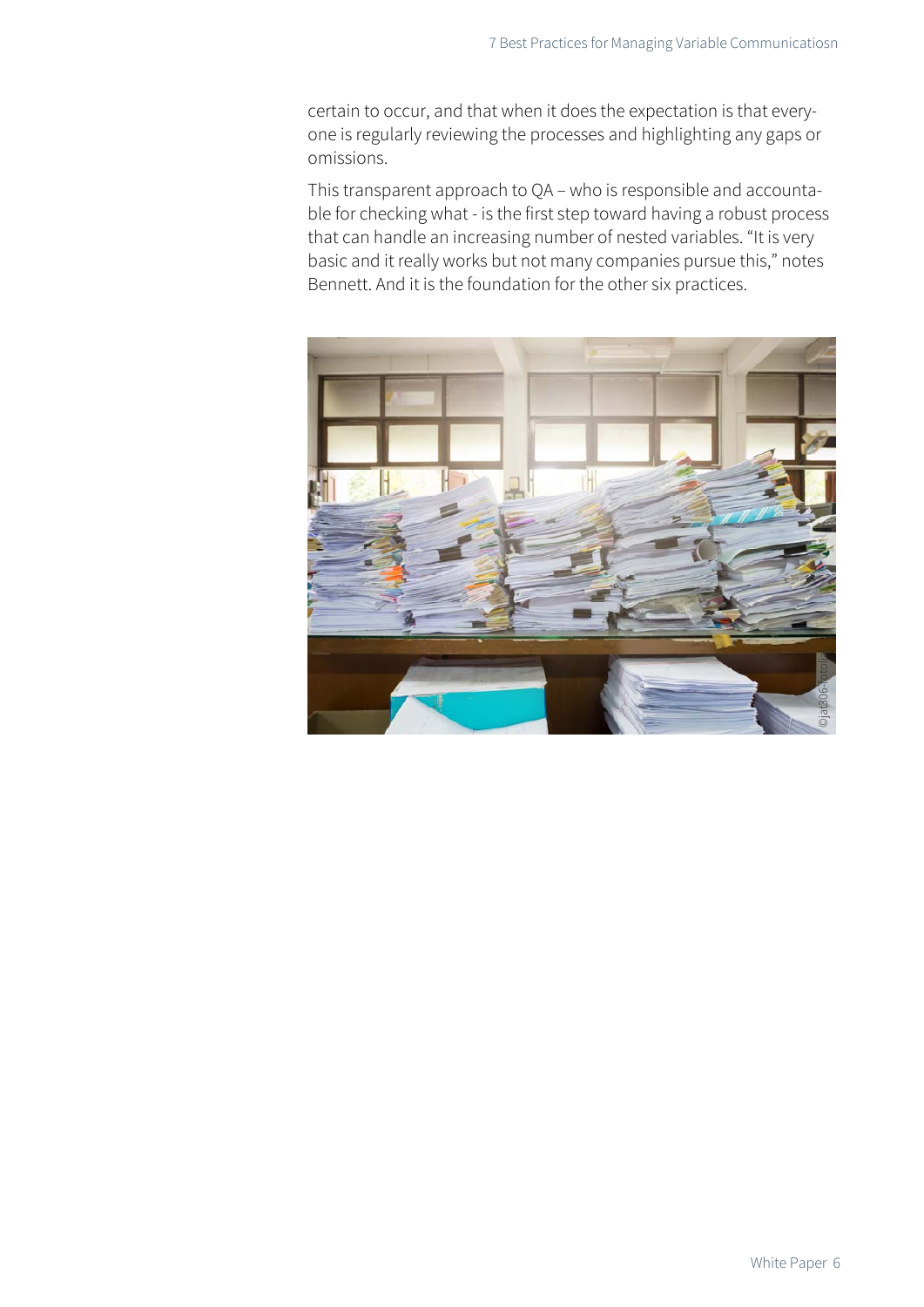## Audit the Audit: Monitor the process with automated systems

No matter how robust and transparent the audit process may be, it still needs automated mechanisms to ensure that critical steps are followed properly and that complacency has not slipped into the workflow. These can include basic controls such as threshold scoring with CASS and NCOA to monitor address accuracy, and document comparison reports that highlight differences, especially for commu-nications that have changed since the last time they were output. Mailings processed through CASS, for instance, usually have a match rate in the low-to mid-90th percentile. Implementing mechanisms to ensure that communications are processed through CASS, and that they match within those thresholds, reduces the risk of a mailing going out and having a large portion of it return due to a programming issue that left off a portion of the address.

A further step could be implementing a simple automated solution that includes a spell check, with a report produced indicating all errors in a document. Even more sophisticated, production could be stopped until a thorough document comparison has been executed, with any errors highlighted and set aside to re-run once corrected.

Auditing the audit is largely a matter of paying attention to the details of a communication and ensuring that QA procedures are being followed consistently. An effective approach is using a checklist to sign off as each task is completed or having people known for their attention to detail to work as a team to ensure that key variables are verified in each audit process. "Without auditing the audit you can be absolutely assured that no matter how good your process is, people are not following all of the procedures all of the time," says Bennett.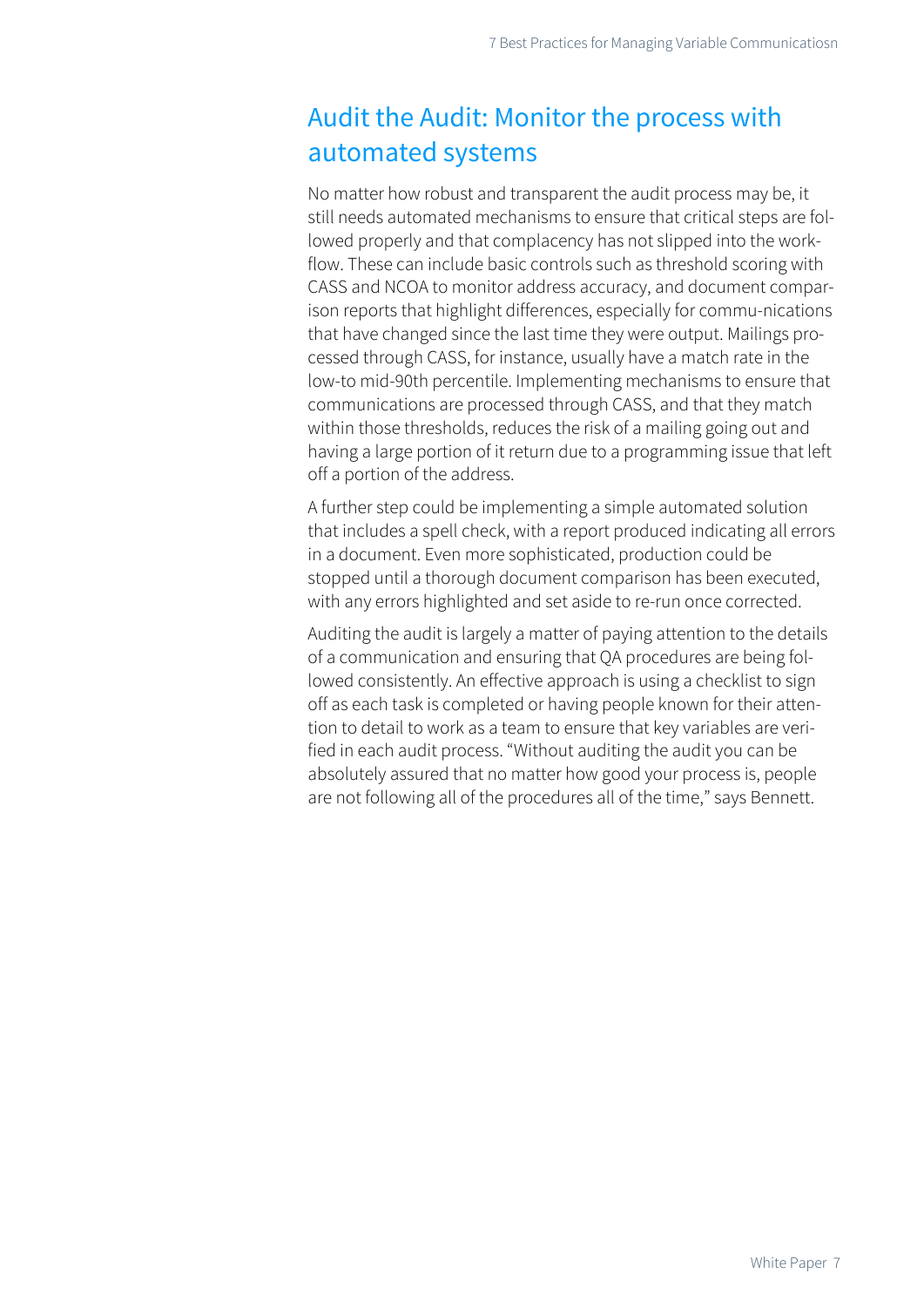### Revision Control: Treat variable documents like software

Software is normally developed using teams of people who work on different parts of an application simultaneously. It is standard operating procedure for software engineers to track all changes and modifications very closely so as to coordinate with each other's work and minimize the chance of unanticipated coding errors causing problems. The same practices should be followed with every aspect of variable data communications to avoid costly and embarrassing errors.

Consider a recent financial services communication that went out to tens of thousands of customers containing an offer that was no longer valid. The template for the document relied on a matrix of variables that pulled in paragraphs based on text codes on a customer's data file. The creative agency sent text templates to the letter shop, which assumed the files provided were correct. The standard procedure was to copy over only those files that had changed. The letter shop was supposed to just replace those new versions (with no reconciliation) but one file did not overwrite the previous one, and because the agency was not using revision codes, the error went undetected - until several thousand people started responding to the outdated offer.

In many organizations, marketers and production coordinators alike fail to follow good practices with respect to coding systems or nomenclature that indicates when copy is being re-used or when one version is more recent than another. Many kinds of errors can be prevented through use of collaborative tools such as SharePoint which helps manage document revisions across multiple users. But that is just one part of ensuring accuracy. It does nothing to address the challenges of accurate copy being used incorrectly due to nested variables.

It is important to use a revision indicator so that any copy changes include some type of revision code. Then structure the document composition process to be aware of these codes so the process will stop if the correct content - perhaps triggered by a nested variable - is not available. This step should also be incorporated into the auditing process. For instance, the text or revision code can be visible on the printed piece so those responsible for auditing can check that the correct copy is being used for each piece. For example, some companies print a line of small type at the bottom of a page that contains the text code. This confirms that the copy used is correct without someone having to read the actual copy.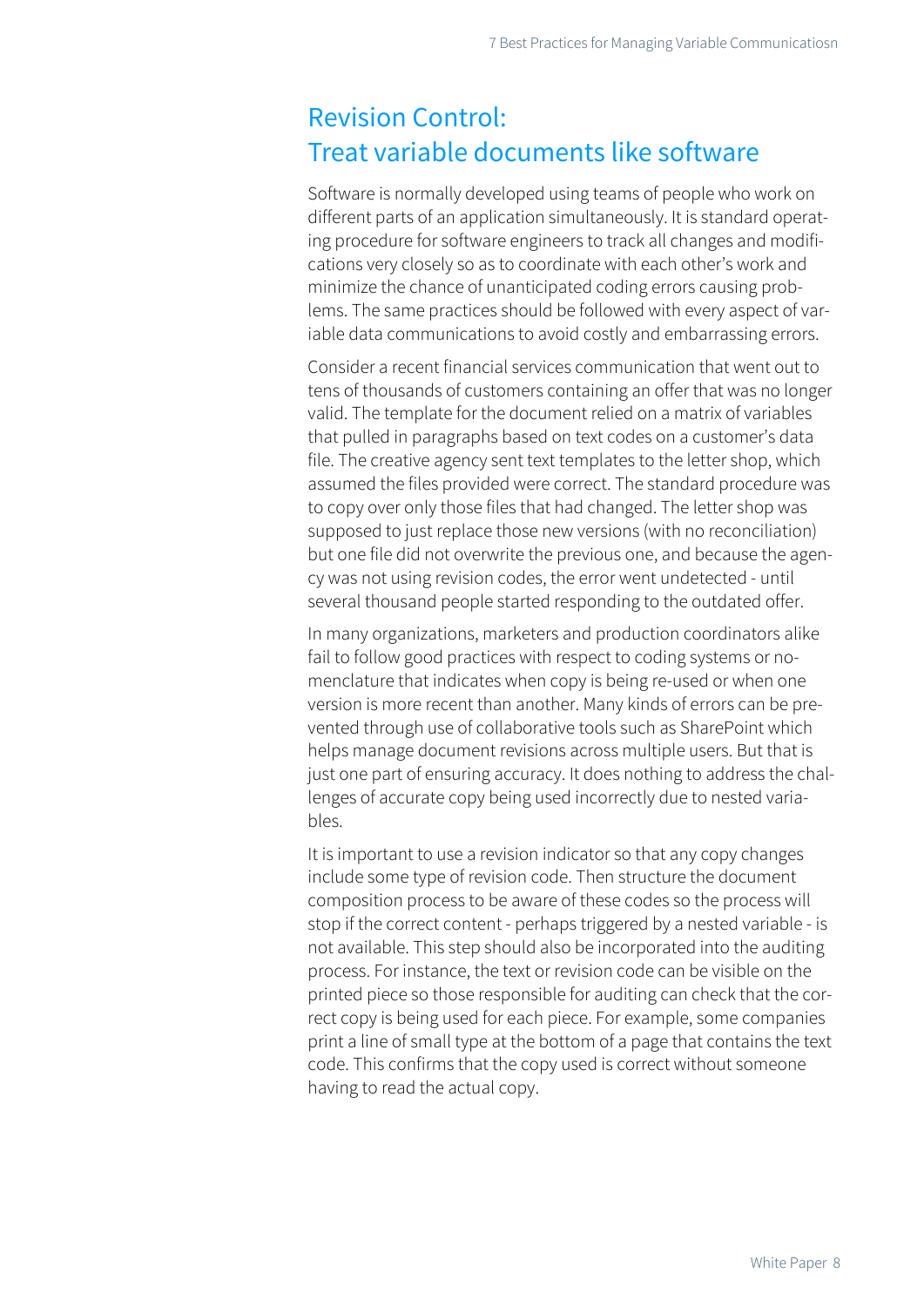### Document Comparison: Change = Risk

Whenever an incorrect customer communication goes out, there is potential damage to brand reputation, customer trust and confidence, plus the cost of recreating, producing and mailing the offer again. Analysis by Intelisent shows that there is a much higher risk of error when changes are made to variable documents. While it is impossible to eliminate the need for alterations, it is important to ensure that all changes are intentional and correct. And ideally, every change must trigger a document comparison report showing that it was executed properly and that no inadvertent changes occurred.

"Modern documents can be so complex that manual processes are no longer adequate," says Intelisent's Chris Bennett. "You need automated systems to find the kind of errors that can crop up because of nested variables. You get the best results from using both word-for-word and pixel-to-pixel comparisons."

Automated comparisons are the best way to be prepared for an all too common scenario: You have a highly variable program and a random check of 500 records looks great. Then someone in marketing decides that a sentence has to be changed or the position of some text should shift. But those seemingly minor changes might reflow text and result in layout errors on some pages depending on the variables driving those pages. In such instances using a software tool that compares the revised version to the original is the only reliable way to ensure the document goes out error-free.

Automation also yields significant time savings. Manually checking of thousands of records can often take several people a day or more. An automated system can do the same work in a matter of minutes, producing a report highlighting any errors so they can be corrected before the job is printed.

Of course, document comparison is only workable on those elements. And be sure to continue refining the parameters to keep pace with the requirements of the jobs you produce.

The next challenge is implementing the document comparison software within your organization. With automation becoming more commonplace in many production workflows, this is often a matter of making comparison another mandatory step in the overall process: a job cannot be printed and mailed unless it passes a comparison audit. "It must be part of your standard operating procedure," affirms Bennett. "It won't be successful unless it is integrated it into your workflow, optimized for your operation, and your staff is trained to use it effectively."

Automated document comparison implementations that have completely changed the workflow in many operations. They increase accuracy, often with less skilled people, lowering costs and making companies more efficient.

#### Two Ways of Compare

- 1. Word-to-word comparisons compare the words used in two documents and highlight differences. This is straightforward and can even be done in some word processing programs. But when the documents use fonts of different sizes and typefaces word-to-word comparisons simply do not work.
- 2. Pixel-to-pixel comparisons evaluate pages at the pixel-level and can highlight differences that would be missed on wordto-word evaluations, including fonts, metadata, and colors.

.

.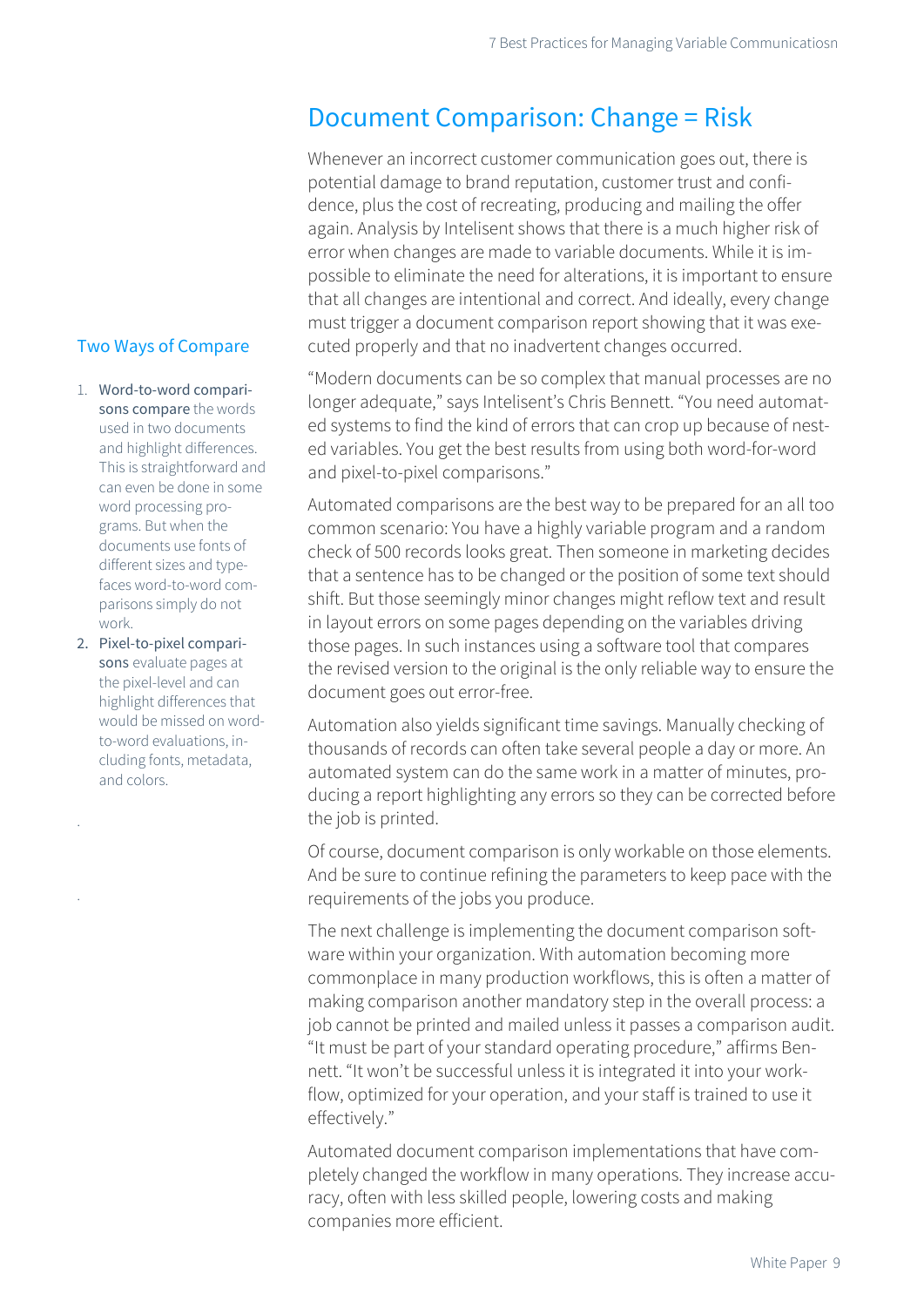### Beware of Variable Fonts: Minimize reliance on human checking by using the right technology

Fonts have been a challenge to everyone involved with digital printing for over 30 years and continue to cause - and hide - errors in variable customer communications. They affect readability, text flow, spacing, and the overall look and feel of a page. Then add branding, with companies insisting on specific fonts for certain applications, and accurate font use in high-volume variable customer communications becomes a challenge.

Fonts are a common problem when companies merge. Bank A has acquired Bank B and is sending out an offer for a new travel insurance product associated with customers' credit cards. John, a customer of Bank A, and Susan, a customer of Bank B are both sent almost identical communications. John's offering looks fine in the Arial font Bank A has always used, but on Susan's the copy has a few words cut off and the text flows differently because the Arial font requires more space than the Times Roman font previously used by Bank B.

Most document comparison tools - which often work from PDF versions of documents – can not be used to compare documents with different fonts. To catch the errors in this example proofreaders would have to compare all copy on a word-for-word basis, a time-consuming and expensive process that is fraught with errors. Compart DocBridge® Delta, a QA productivity solution, can be set to ignore the fonts and compare documents on both word-to-word and pixel-to-pixel levels to detect and report on such errors. And, with some composition engines, can make the necessary adjustments to correct the error during printing.

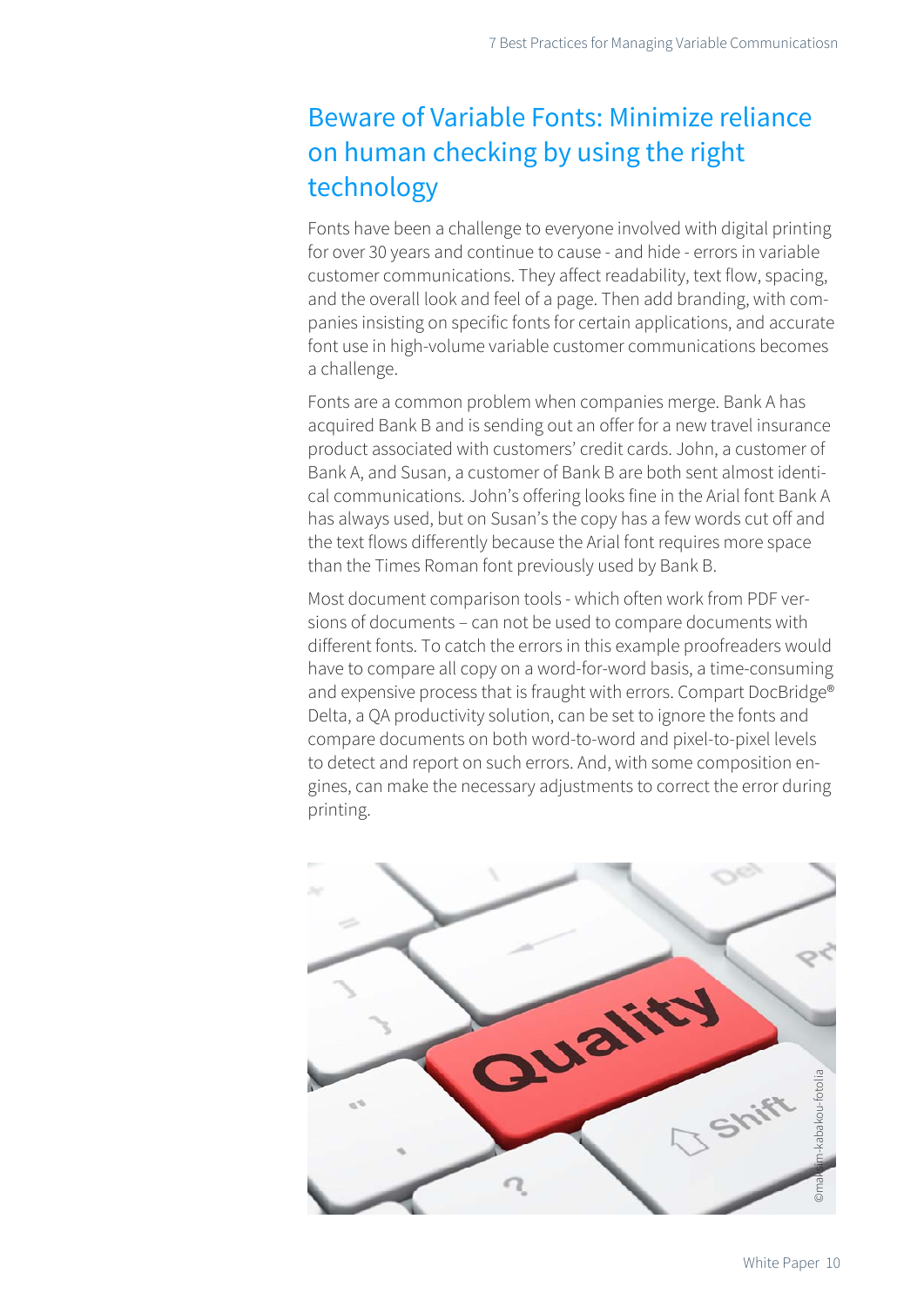## Content Management: Selecting the right CM system may be the most important decision

It used to be that content management systems that would work on the enterprise level or were appropriate for high-volume customer communications carried price tags that made them hard to justify. Today though, there are several robust, capable and affordable options that are well-suited for variable communications. Able to handle shared assets such as text, maps, logos, and signatures, a CM system may include revision control, auto notification, expiration dates, and more. When combined with the other practices described in this paper, a CM system can streamline the QA processes for variable documents, because fewer elements are left open to human error.

For example, a financial services company uses a CM system to manage a library of hundreds of color images that are used in up to eight million variable communications each month. Four different creative agencies continually post revisions to the system, which automatically notifies the QA team about which images need to be re-verified. The same kind of system can handle virtually all the content needed in a mailing, including text, logos, and other variable data, streamlining the handling of these assets and reducing the chance of errors.

Consider something simple - but very important - like a corporate logo. Logos are used in countless places in different sizes and sometimes with different backgrounds. When one is updated it needs to be consistent everywhere it is used. A content management system can take the new versions from an ad agency, replace all the older ones, and automatically notify users of the change, ensuring accuracy and brand consistency.

Depending on your needs, there are basic CM systems that use tools such as SharePoint as well as highly sophisticated versions. Many businesses start with an entry-level solution to create the internal structures and business rules and then migrate to a more comprehensive system as their needs change.

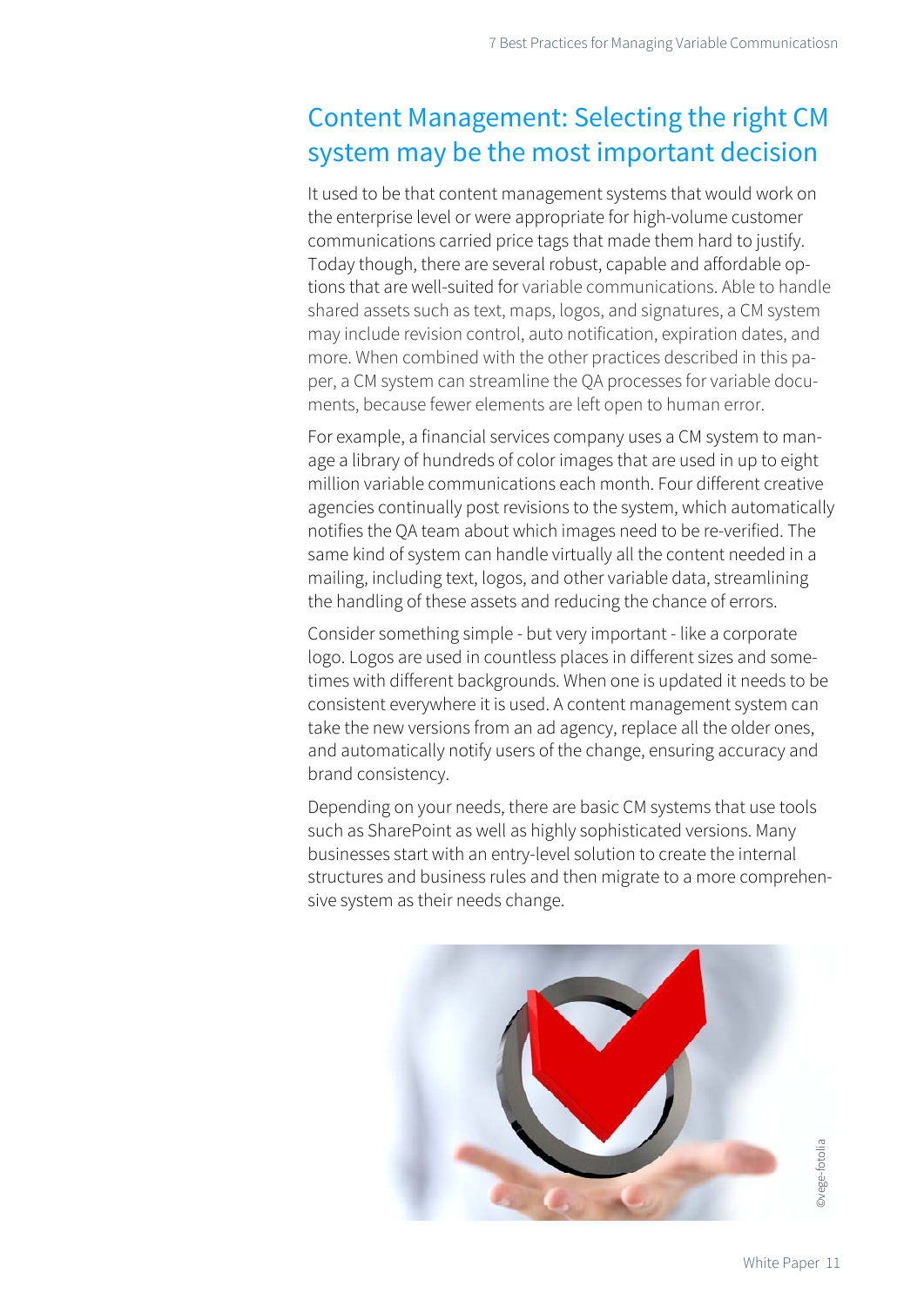### WFA Lockdown is Critical: Nothing can change, when a document is waiting for approval

It seems like an obvious part of the production process, but many companies forget that everything should be locked down when a variable document is under review and awaiting approval. Using shared assets and a content management system are very efficient in the overall process, but extra effort is required to ensure that no one can touch any element of a document when a variable communication is out for approval.

There are numerous scenarios in which variable communications may not be produced correctly because a matrix, table, copy block, or image is unknowingly modified. For instance, suppose there is a stored table that is referenced by a number of different variables. While a document is being approved, someone doing normal maintenance could make a change in that table; adding an extra variable or even something as minor as a carriage return. Because of the way stored tables are constructed and referenced, that change could impact multiple documents that are out for approval, and involve the content management structure as well.

As companies try to be more efficient, they do not want several copies of a stored table or a legal disclosure, they want a single one that is secure and reliable. To avoid problems, the best practice is to create an isolated folder into which "Waiting for Approval" (WFA) assets are moved while they are under review. This folder must be monitored to ensure no file edits are made in that location and be backed up by software that blocks changes to files.



#### Benefits of Compart DocBridge® Delta

- **Ensures that all documents** from any source meet the consistent high quality standards of your organization
- Creates transparency through meaningful feedback for all levels of users: developer, analyst and business user
- Faster process captures lost time with better productivity and better results
- Obsoletes most of the tedious, high manual effort of document QA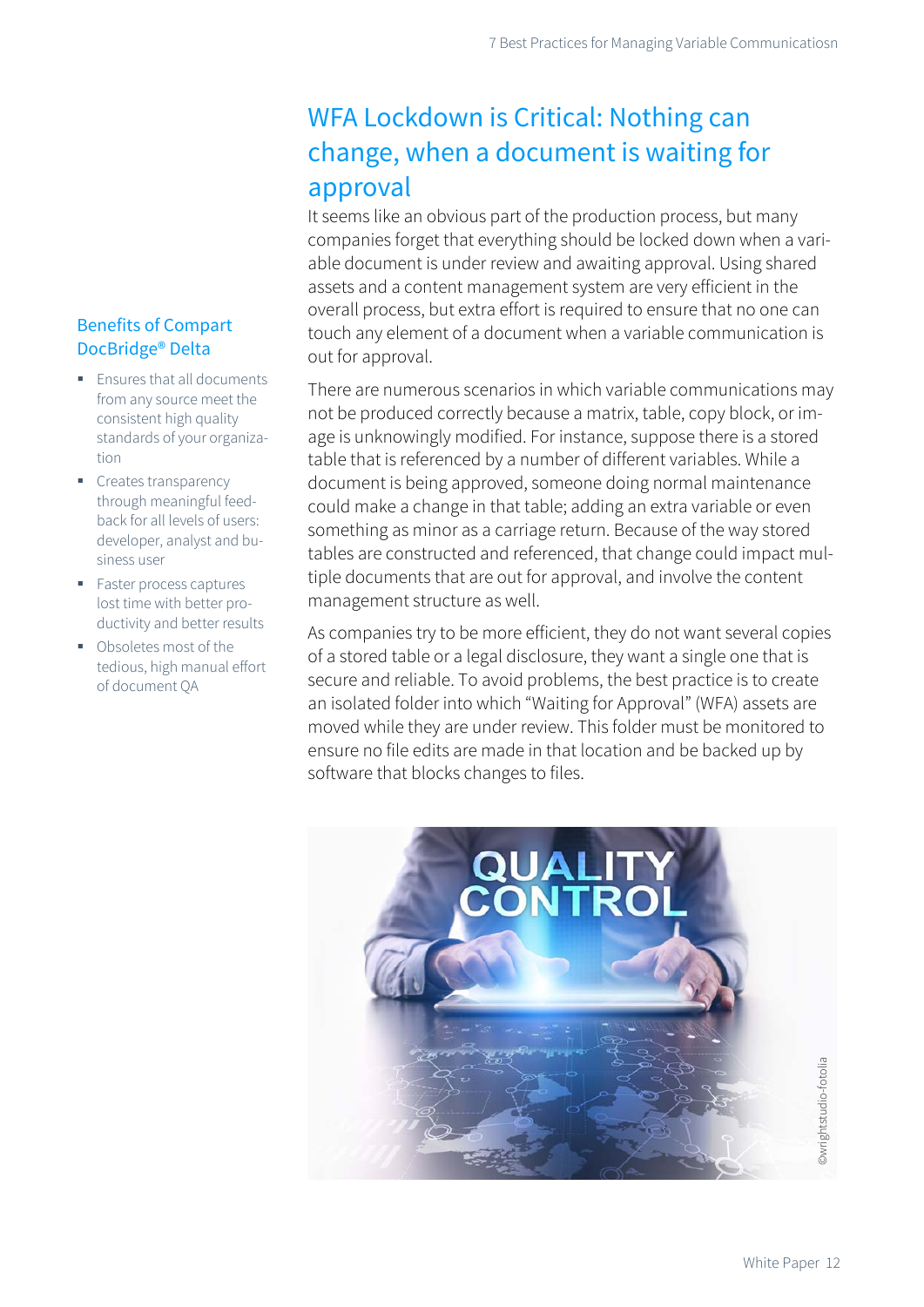### Proven Practices

Every organization is under the inevitable pressures of time and budget, ever more demanding SLAs, last minute changes, and smaller staffs. Yet every variable content customer communication must go out on time, on budget and totally accurate - every time. It is not merely your company's brand and reputation that depend on it.

These seven best practices are proven to:

- **Shorten the development and approval cycles without** expanding staff.
- **Ensure every document is right, every time.**
- **Ultimately mitigate the risk and cost of errors.**

Like many companies, you may already have some of these practices in place in your organization. But the best results come from a comprehensive integration of all seven, because each draws on the value and strength of the others to provide an end-to-end solution that helps minimize risk and aid compliance across all your variable customer communications.